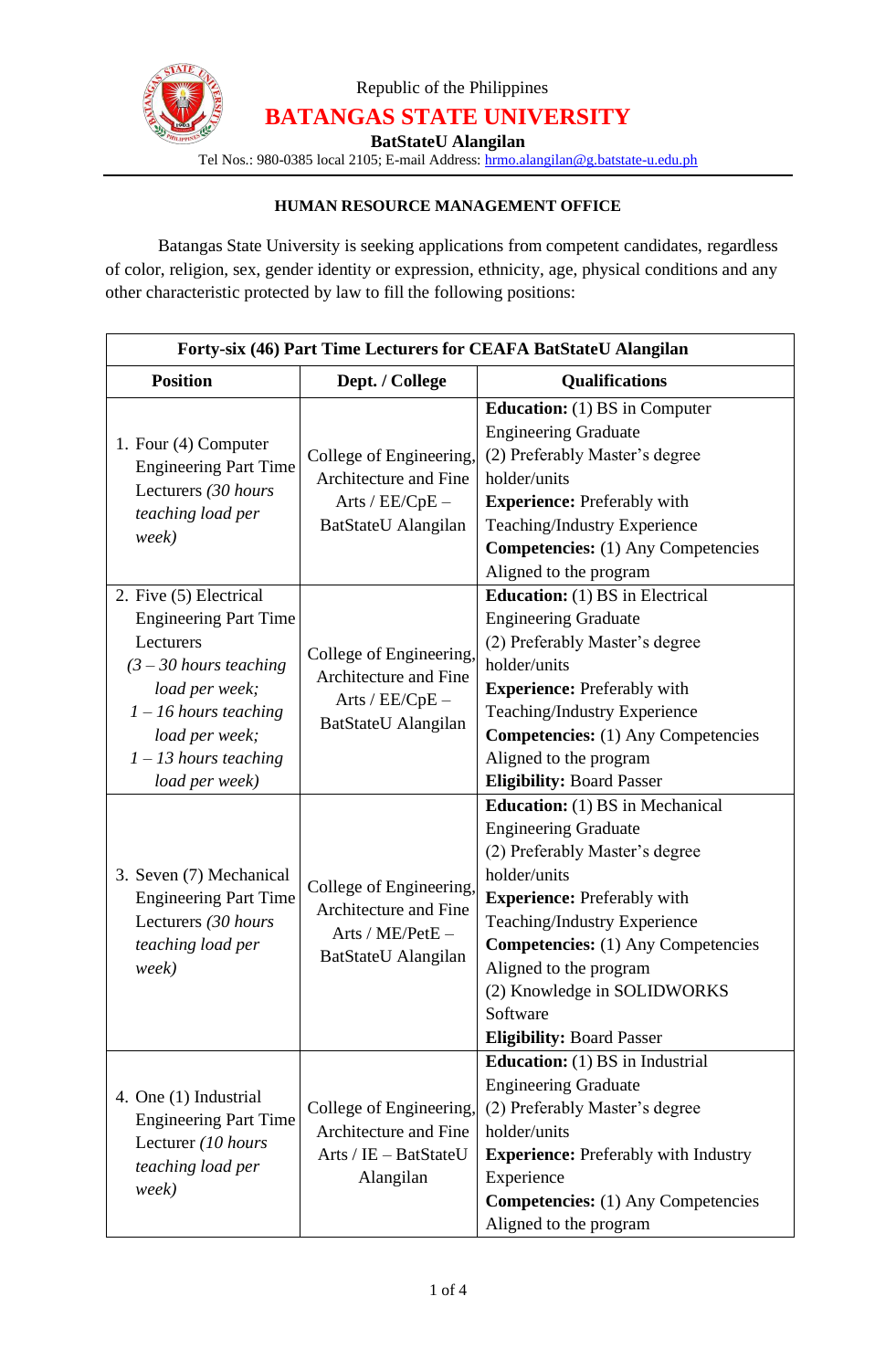

# Republic of the Philippines **BATANGAS STATE UNIVERSITY**

**BatStateU Alangilan**

Tel Nos.: 980-0385 local 2105; E-mail Address: [hrmo.alangilan@g.batstate-u.edu.ph](mailto:hrmo.alangilan@g.batstate-u.edu.ph)

| 5. Fourteen (14) Civil<br><b>Engineering Part Time</b><br>Lecturers<br>$(8 - 30$ hours teaching<br>load per week;<br>$3 - 18$ hours teaching<br>load per week;<br>$1 - 15$ hours teaching | College of Engineering,<br>Architecture and Fine<br>Arts / $CE/SE -$<br>BatStateU Alangilan | <b>Education:</b> (1) BS in Civil Engineering<br>Graduate<br>(2) Preferably Master's degree<br>holder/units<br><b>Experience:</b> Preferably with<br>Teaching/Industry Experience<br><b>Competencies:</b> (1) Surveying<br>(2) Reinforced Concrete Design<br>(3) Steel Design<br>(4) Construction Engineering Management<br>or with COSH |
|-------------------------------------------------------------------------------------------------------------------------------------------------------------------------------------------|---------------------------------------------------------------------------------------------|------------------------------------------------------------------------------------------------------------------------------------------------------------------------------------------------------------------------------------------------------------------------------------------------------------------------------------------|
| load per week;<br>$2 - 12$ hours teaching<br>load per week)                                                                                                                               |                                                                                             | (5) Transportation Engineering<br>(6) Strength of Materials/Construction<br><b>Materials and Testing</b><br>(7) Construction Methods and Project<br>Management<br><b>Eligibility: Board Passer</b>                                                                                                                                       |
| 6. One (1) Sanitary<br><b>Engineering Part Time</b><br>Lecturer (30 hours<br>teaching load per<br>week)                                                                                   | College of Engineering,<br>Architecture and Fine<br>Arts / $CE/SE -$<br>BatStateU Alangilan | <b>Education:</b> (1) BS in<br>Sanitary/Environmental Engineering<br>Graduate<br>(2) Preferably Master's degree<br>holder/units<br><b>Experience:</b> Preferably with<br>Teaching/Industry Experience<br><b>Competencies:</b> (1) Environmental Science<br><b>Eligibility: Board Passer</b>                                              |
| 7. Eleven $(11)$<br>Electronics<br><b>Engineering Part Time</b><br>Lecturers (30 hours<br>teaching load per<br>week)                                                                      | College of Engineering,<br>Architecture and Fine<br>Arts / EIM - BatStateU<br>Alangilan     | <b>Education:</b> (1) BS in Electronics<br><b>Engineering Graduate</b><br>(2) Preferably Master's degree<br>holder/units<br><b>Experience:</b> Preferably with<br>Teaching/Industry Experience<br><b>Competencies:</b> (1) Any Competencies<br>Aligned to the program<br><b>Eligibility: Board Passer</b>                                |
| 8. One (1)<br>Instrumentation and<br><b>Control Engineering</b><br>Part Time Lecturer<br>(30 hours teaching<br>load per week)                                                             | College of Engineering,<br>Architecture and Fine<br>Arts / EIM - BatStateU<br>Alangilan     | <b>Education:</b> (1) BS in Instrumentation and<br><b>Control Engineering Graduate</b><br>(2) Preferably Master's degree<br>holder/units<br><b>Experience:</b> Preferably with<br>Teaching/Industry Experience<br><b>Competencies:</b> (1) Any Competencies<br>Aligned to the program                                                    |

#### **HUMAN RESOURCE MANAGEMENT OFFICE**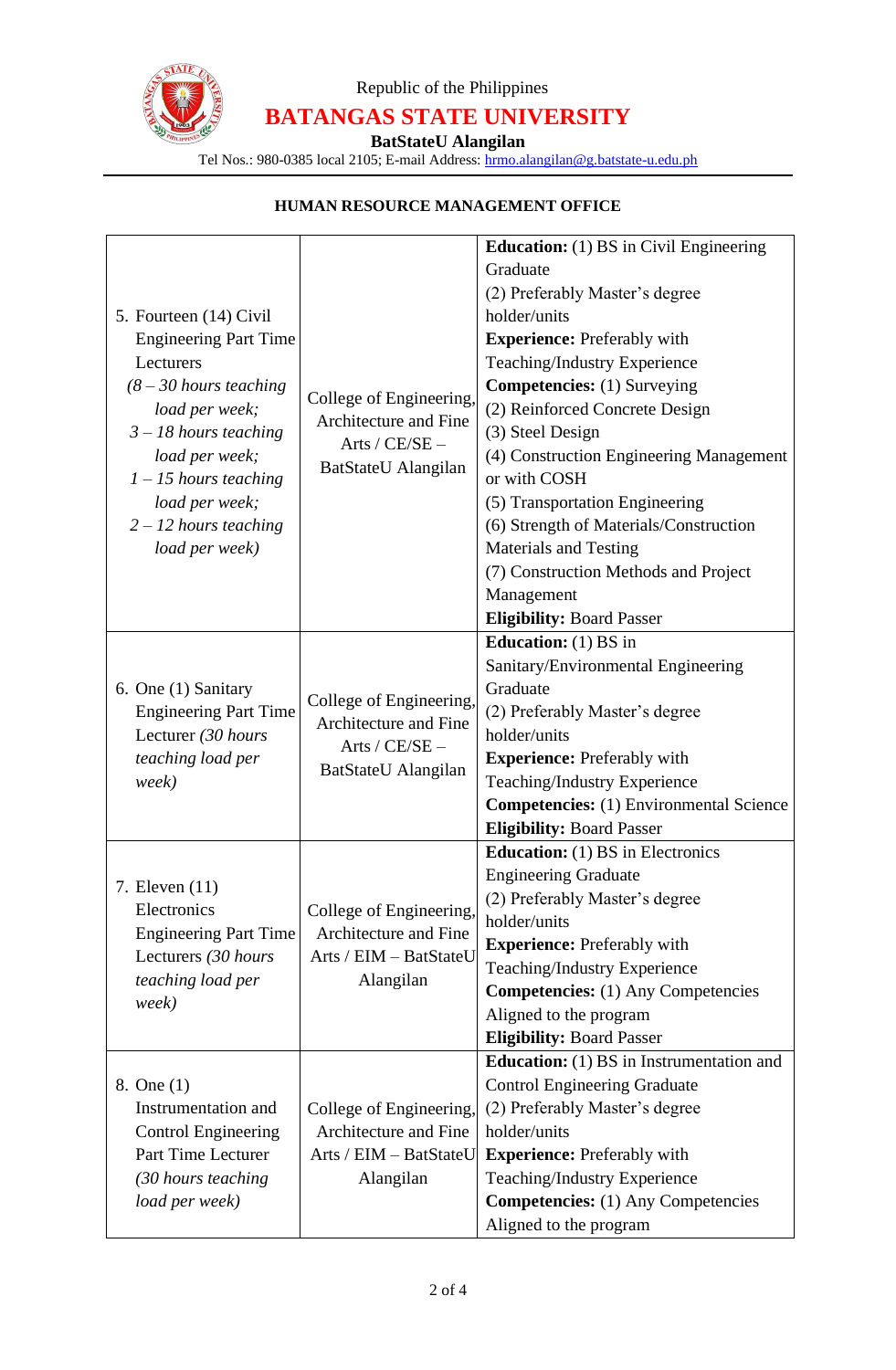

# Republic of the Philippines **BATANGAS STATE UNIVERSITY**

**BatStateU Alangilan**

Tel Nos.: 980-0385 local 2105; E-mail Address: [hrmo.alangilan@g.batstate-u.edu.ph](mailto:hrmo.alangilan@g.batstate-u.edu.ph)

#### **HUMAN RESOURCE MANAGEMENT OFFICE**

|                                                                                                                     |                              | <b>Education:</b> (1) BS in Mechatronics     |
|---------------------------------------------------------------------------------------------------------------------|------------------------------|----------------------------------------------|
| 9. One (1) Mechatronics<br><b>Engineering Part</b><br>Time Lecturer (30<br>hours teaching load<br><i>per week</i> ) |                              | <b>Engineering Graduate</b>                  |
|                                                                                                                     | College of Engineering,      | (2) Preferably Master's degree               |
|                                                                                                                     | <b>Architecture and Fine</b> | holder/units                                 |
|                                                                                                                     | Arts / EIM - BatStateU       | <b>Experience:</b> Preferably with           |
|                                                                                                                     | Alangilan                    | Teaching/Industry Experience                 |
|                                                                                                                     |                              | <b>Competencies:</b> (1) Any Competencies    |
|                                                                                                                     |                              | Aligned to the program                       |
|                                                                                                                     |                              | <b>Education:</b> (1) BS in Secondary        |
|                                                                                                                     |                              |                                              |
|                                                                                                                     |                              | Education major in Human Kinetics/BS in      |
|                                                                                                                     | College of Engineering,      | Secondary Education major in MAPEH           |
| 10. One (1) PE Lecturer                                                                                             | Architecture and Fine        | <b>Experience:</b> Preferably with Teaching  |
| (26 hours teaching)                                                                                                 | Arts / BatStateU             | <b>Experience in Physical Education</b>      |
| load per week)                                                                                                      | Alangilan                    | <b>Competencies:</b> (1) Rhythmic activities |
|                                                                                                                     |                              | and sports                                   |

#### **\* Salary Grade: Minimum salary rate is P177.63/ hour (subject to change per evaluation results of documents)**

Qualified applicants may send their application requirements listed below at **recruitmentandhiring.alangilan@g.batstate-u.edu.ph** with the subject: **ATTN: Application of (your full name) for (position you are applying for) in (college/ department you're applying in)**. Submission of application is only from **January 11, 2022 to January 21, 2022.**

Requirements:

1. Application Letter with applicant's signature addressed to:

#### **Dr. JESSIE A. MONTALBO**

Chancellor, BatStateU Alangilan

#### Thru: **Engr. SUZETTE M. MERCADO**

Head, HRMO Alangilan

*(Please include in your letter the college and/or department you are applying in.)*

- 2. Updated Curriculum Vitae/Resume
- 3. Fully accomplished Personal Data Sheet (with recent passport-sized picture (CS Form No. 212, Revised 2017) which can be downloaded at [www.csc.gov.ph;](http://www.csc.gov.ph/)
- 4. Scanned copy of certificate of eligibility/rating/license;
- 5. Scanned copy of Transcript of Records;
- 6. Scanned copy of Diploma;